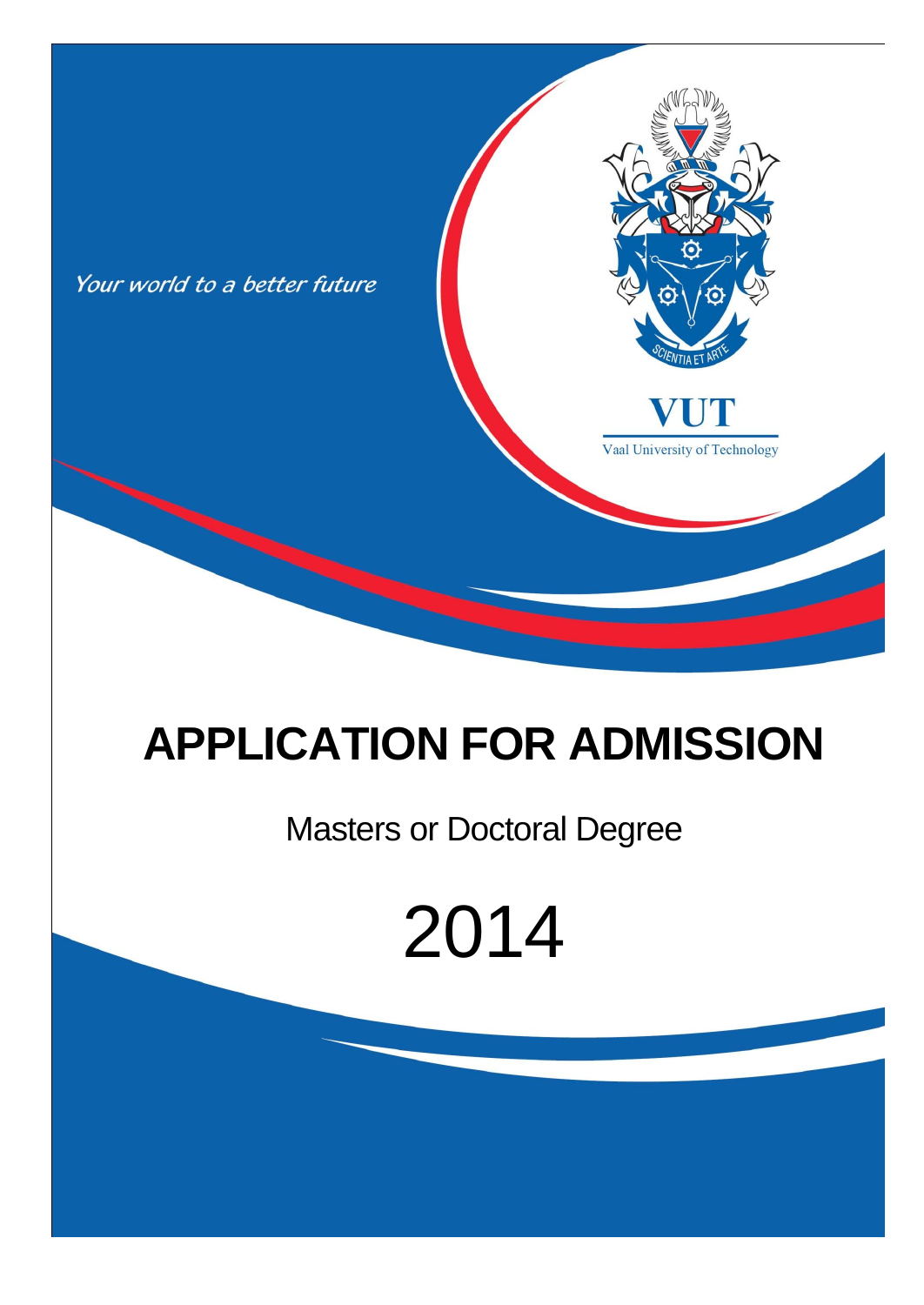| <b>STUDENT AND QUALIFICATION INFORMATION</b><br> |
|--------------------------------------------------|
|--------------------------------------------------|

| Have you been registered as a student at the Vaal University of Technology before? YES<br>NO                                                                                               |  |  |  |  |  |
|--------------------------------------------------------------------------------------------------------------------------------------------------------------------------------------------|--|--|--|--|--|
| If yes, please indicate your student number                                                                                                                                                |  |  |  |  |  |
| Year of first registration for the degree you are applying for:                                                                                                                            |  |  |  |  |  |
| (please see page 10 & 11 of this application for more details)                                                                                                                             |  |  |  |  |  |
| Would you like to register as a full-time student:<br>part-time student:<br><b>OR</b>                                                                                                      |  |  |  |  |  |
| $\mathsf{Title:} \begin{tabular}{ c c c c } \hline \quad \quad & \quad \quad & \quad \quad & \quad \quad \\ \hline \end{tabular}$<br>Surname: <u>www.communications.communications.com</u> |  |  |  |  |  |
| First Name:                                                                                                                                                                                |  |  |  |  |  |
| Separate Note: Disclosure of information is subject to the Promotion of Access to Information Act and other relevant laws.                                                                 |  |  |  |  |  |
| Coloured<br>Indian<br>White<br>African<br>Other (specify)<br>Race:                                                                                                                         |  |  |  |  |  |
| Home Language:                                                                                                                                                                             |  |  |  |  |  |
| Date of Birth:<br>(e.g. DDMMYY)                                                                                                                                                            |  |  |  |  |  |
| SA ID No/ Passport number (only international students):                                                                                                                                   |  |  |  |  |  |

| <b>Proposed Degree</b><br>(Masters or Doctorate) | Faculty | <b>Discipline</b> |
|--------------------------------------------------|---------|-------------------|
|                                                  |         |                   |

Please write a brief description of your ideas about the proposed project/ study/ experiment/ scientific investigation in order to obtain approval from the faculty to conduct the study and/or to appoint a supervisor/mentor to assist you with your studies**. Compulsory – alternatively attach a draft research proposal**.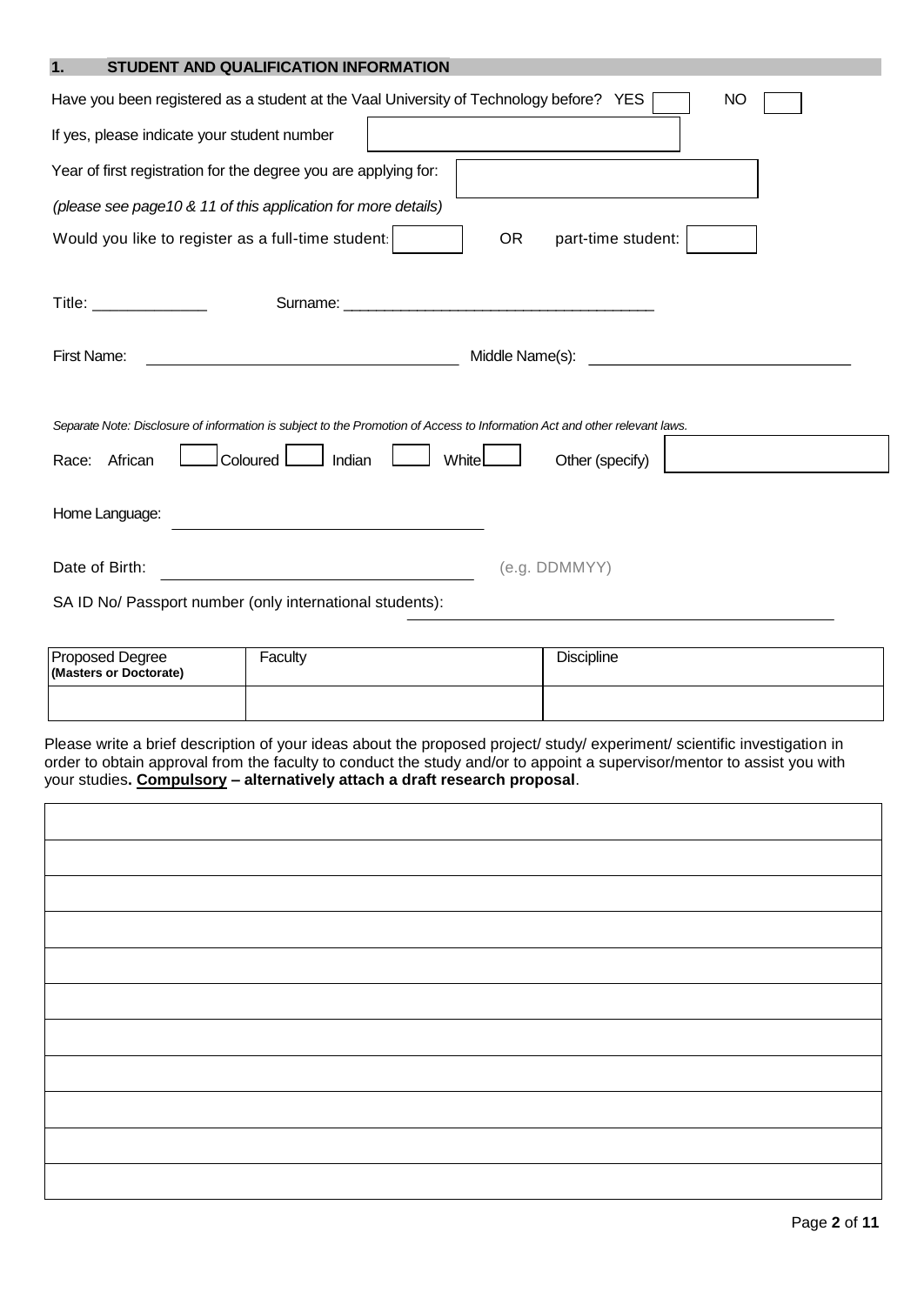| <u> 1980 - Johann Barnett, fransk politiker (</u> |  |  |
|---------------------------------------------------|--|--|

#### **2. ADDRESS AND CONTACT DETAILS**

| <b>Postal Address</b> | Physical address |  |
|-----------------------|------------------|--|
|                       |                  |  |
|                       |                  |  |
|                       |                  |  |

#### Contract: Telephone Numbers

| Work  |  |
|-------|--|
| Home  |  |
| Fax   |  |
| Cell  |  |
| Email |  |

*Please ensure that we have your correct cell number and email address to enable VUT to invite you to relevant post-graduate activities*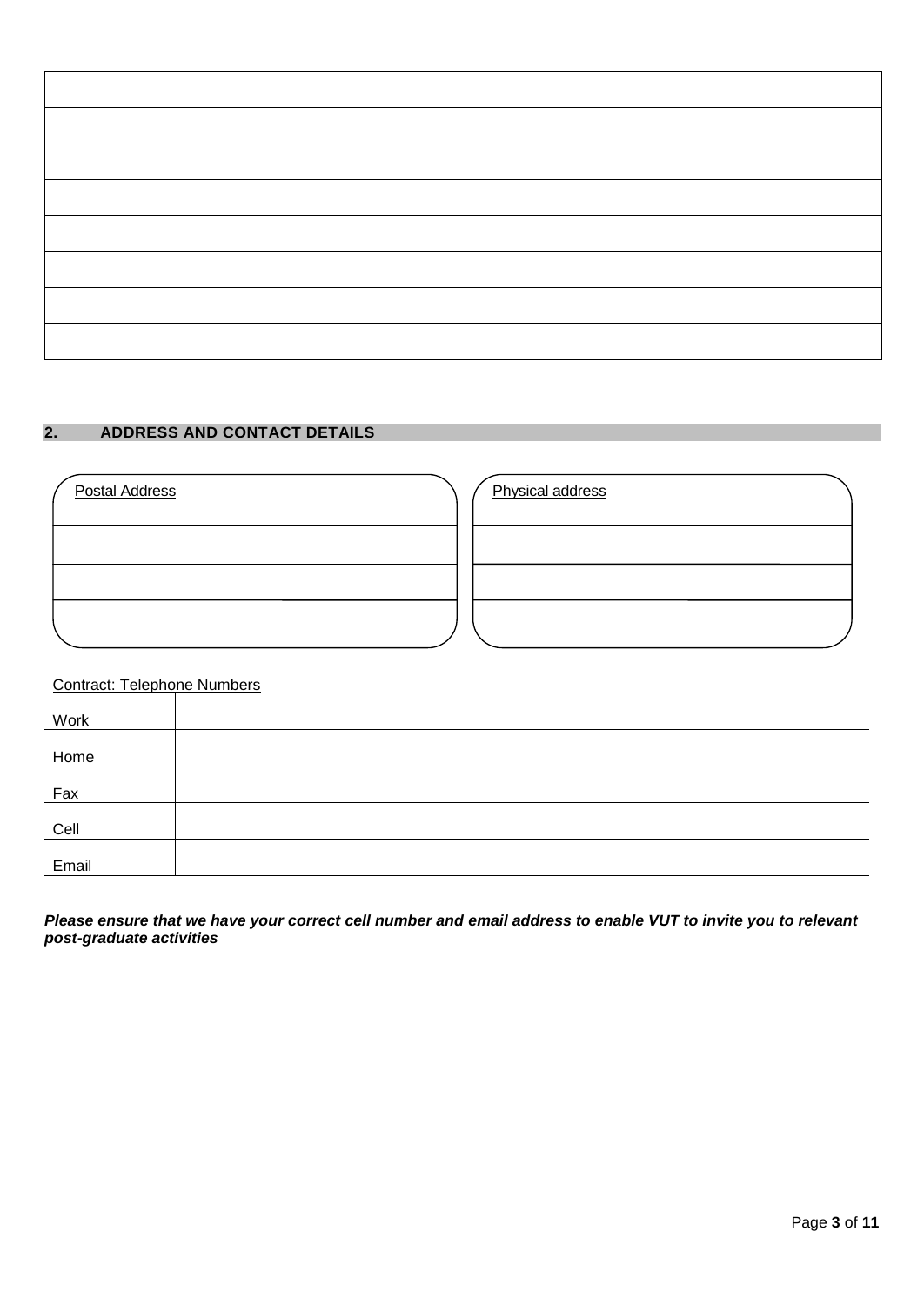#### **EMPLOYMENT INFORMATION**

|                                | If you are employed please complete the following: |                      |  |  |  |  |  |
|--------------------------------|----------------------------------------------------|----------------------|--|--|--|--|--|
| Name of company/institution    |                                                    |                      |  |  |  |  |  |
|                                |                                                    |                      |  |  |  |  |  |
| Address of company/institution |                                                    |                      |  |  |  |  |  |
|                                |                                                    |                      |  |  |  |  |  |
|                                |                                                    |                      |  |  |  |  |  |
| Postal code                    | Number of years employed                           |                      |  |  |  |  |  |
| Telephone no. (Work):          |                                                    | Area dialing<br>code |  |  |  |  |  |

#### **3. NEXT-OF-KIN INFORMATION**

NAME OF NEXT OF KIN

| Postal address | Physical address |  |
|----------------|------------------|--|
|                |                  |  |
|                |                  |  |
|                |                  |  |

#### Contract: Telephone Numbers

| <b>Work</b> |  |
|-------------|--|
| Home        |  |
| Fax         |  |
| Cell        |  |
| Email       |  |

#### **4. RESIDENCY**

|                    |     | Are you a permanent resident of SA? YES<br>If not, what is your country of permanent residence? | NO   |  |
|--------------------|-----|-------------------------------------------------------------------------------------------------|------|--|
| Passport No.:      |     |                                                                                                 |      |  |
| <b>Expiry Date</b> |     |                                                                                                 |      |  |
|                    | DAY | <b>MONTH</b>                                                                                    | YEAR |  |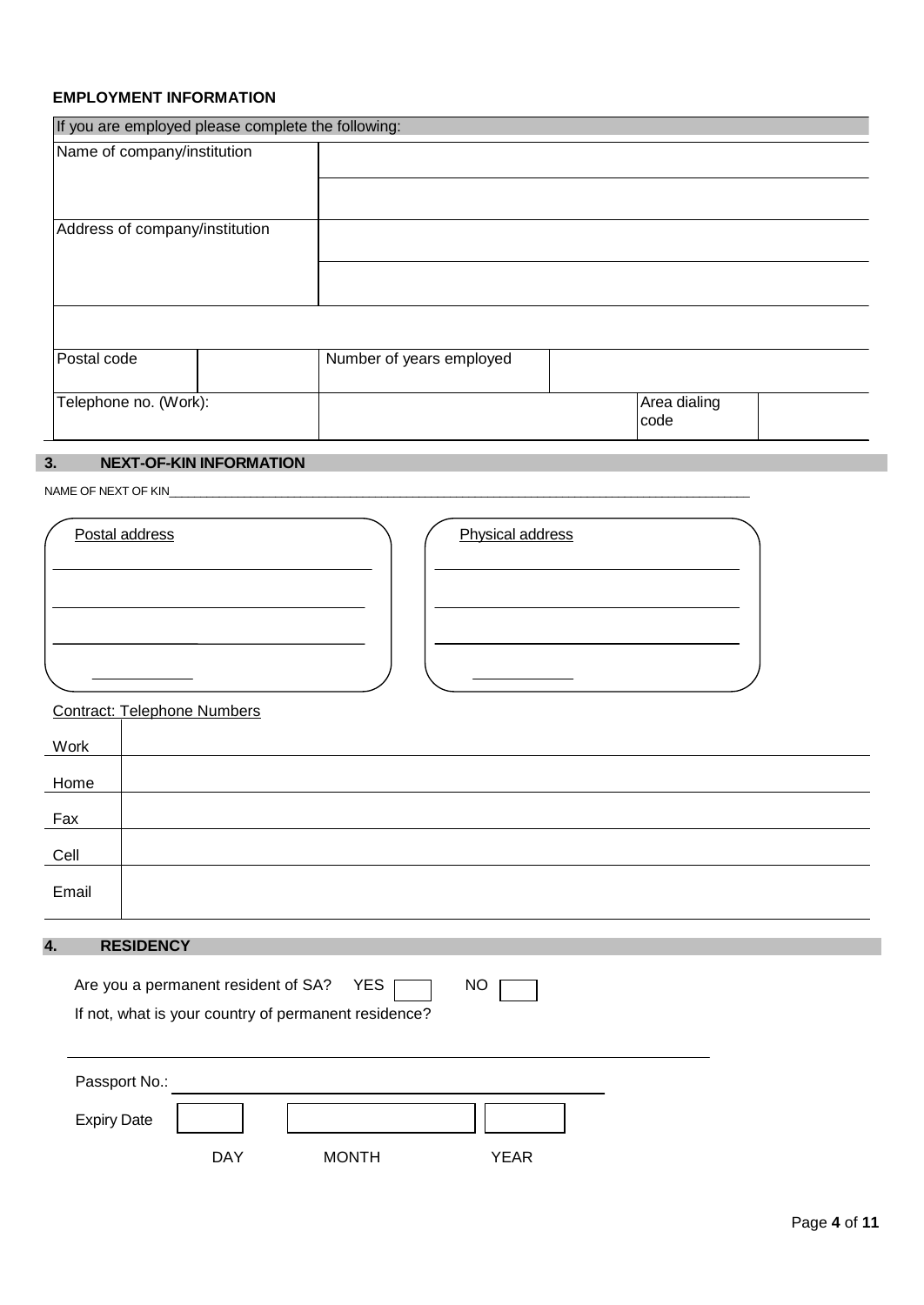#### **5. ENGLISH PROFICIENCY**

#### **(APPLICABLE TO INTERNATIONAL STUDENTS ONLY)**

Students applying for admission into a degree programme at the University need to demonstrate that they have obtained one of the following levels of English proficiency.

- 1. A pass in an examination equivalent to English at the Higher Grade (First or Second Language) at the South African Senior Certificate level (matriculation).
- 2. A pass in English language at A-level, or 0-level (C-symbol or higher), or the International Baccalaureate or equivalent examination.
- 3. For international applicants who do not satisfy (1) or (2) above and for whom English is a foreign language:
	- An overall band score of 7.0 on the International English Language Testing System (IELTS) for Post-Graduate studies and 6.0 for Undergraduate studies, or
	- A test score of 550 on the Test of English as a Foreign Language (TOEFL). Scores need to be submitted with application forms.

Name of your English proficiency document:

#### **6. HIGH SCHOOL DETAILS**

Type of Matriculation Exemption already held: (Please tick one)

| 01 | <b>Full Exemption</b> | 07  | <b>Other Senior Certificate</b>            |  |
|----|-----------------------|-----|--------------------------------------------|--|
| 03 | Ordinary              |     | 08   NTC3/N3/NSC                           |  |
| 04 | Mature Age Exemption  | .09 | Standard 1 0 Practical                     |  |
| 05 | Foreign Exemption     | 10  | <b>Other</b>                               |  |
| 06 | Immigrants Exemption  |     | Discretionary Provision (Senate exemption) |  |

NOTE: The code structure has been set up by ITS in terms of government reporting requirements.

| <b>SCHOOL NAME</b> | YEAR |    | <b>Examination Authority</b> | <b>Grade Passed</b> |
|--------------------|------|----|------------------------------|---------------------|
|                    | From | To | E.g. Gauteng etc.            |                     |
|                    |      |    |                              |                     |
|                    |      |    |                              |                     |

#### **7. POST SCHOOL ENROLMENT**

| <b>INSTITUTION NAME</b> | DEGREE/<br><b>DIPLOMA/</b><br><b>CERTIFICATE</b> | <b>COMPLETED</b> |           | YEAR ATTENDED |    |
|-------------------------|--------------------------------------------------|------------------|-----------|---------------|----|
|                         |                                                  | <b>YES</b>       | <b>NO</b> | <b>FROM</b>   | TO |
|                         |                                                  |                  |           |               |    |
|                         |                                                  |                  |           |               |    |
|                         |                                                  |                  |           |               |    |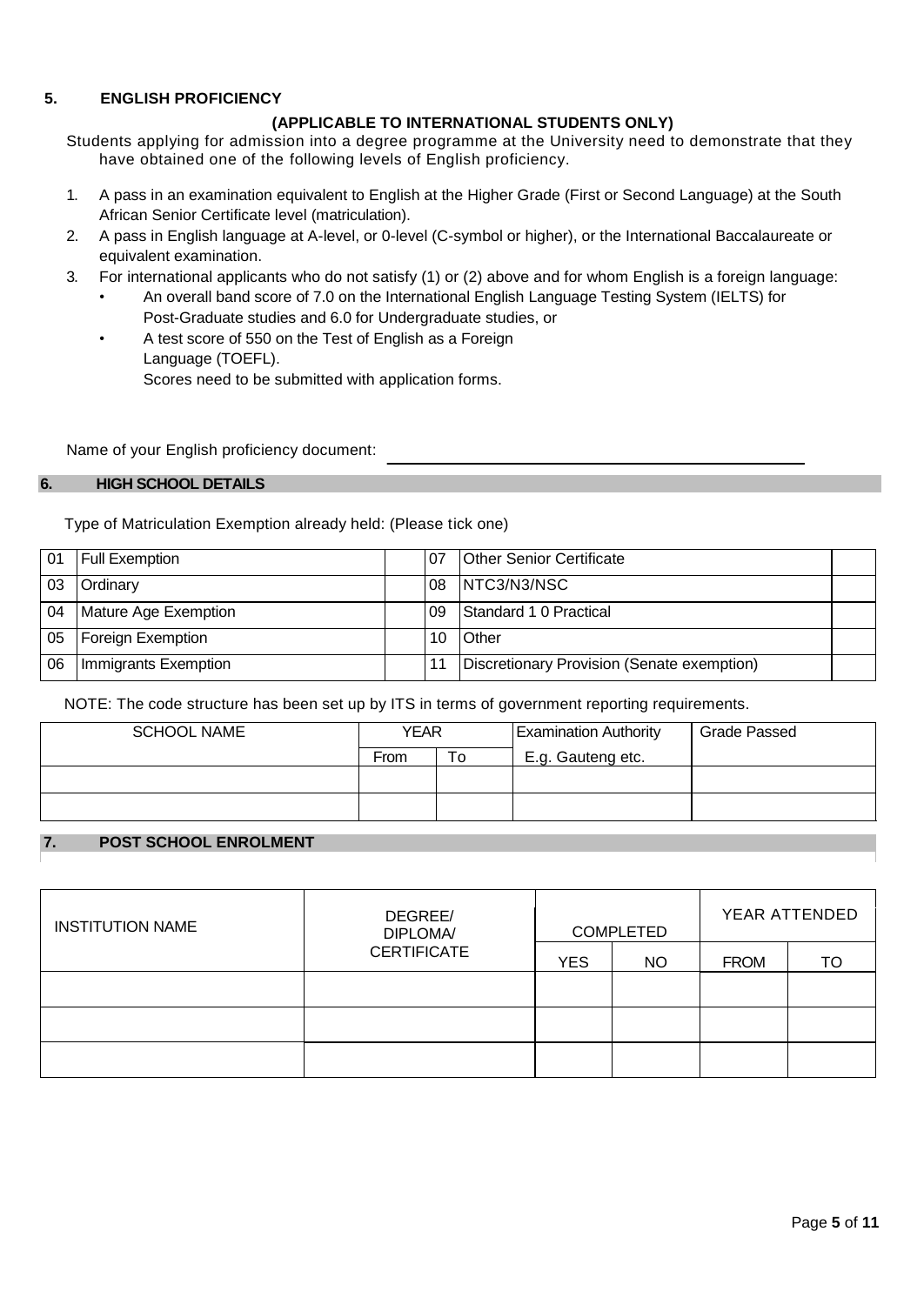#### **8. MEDICAL INFORMATION DISABILITY INFORMATION**

The University is sensitive to the needs of students with a disability, and will attempt to provide support where possible. Do you have any disability, physical or otherwise, that might require special support?

 $YES$   $|$   $NO$   $|$   $|$  If "Yes", please indicate:

| Persons with a visual<br>impairment  | Persons with a physical<br>impairment                             | Persons with diabetes                                                             |
|--------------------------------------|-------------------------------------------------------------------|-----------------------------------------------------------------------------------|
| <b>Blind</b>                         | Uses a wheelchair                                                 | Persons with epilepsy                                                             |
| Partially sighted                    | Uses crutches/calipers                                            | Persons with cerebral palsy                                                       |
| Persons with a hearing<br>impairment | Persons with<br>paraplegia/quadriplegia/<br>hemiplegia/post-polio | Persons with<br>intellectual/psychiatric/<br>psychological impairment             |
| Partially deaf                       | Other (Please specify)                                            | Persons with medical/chronic<br>ailments that require support<br>(Please specify) |
| Mild to moderately deaf              |                                                                   | Other (Please specify)                                                            |

#### **9. COMPULSORY HEALTH INSURANCE (FOR INTERNATIONAL STUDENTS ONLY)**

I\_\_\_\_\_\_\_\_\_\_\_\_\_\_\_\_\_\_\_\_\_\_\_\_\_\_\_\_\_\_\_\_\_\_\_\_\_\_\_\_\_\_\_(name) confirm that I will/have applied for adequate health

insurance cover while in South Africa.

Name of Insurance company\_\_\_\_\_\_\_\_\_\_\_\_\_\_\_\_\_\_\_\_\_\_\_\_\_\_\_\_\_\_\_\_\_\_\_\_\_\_\_\_\_

Tel no:\_\_\_\_\_\_\_\_\_\_\_\_\_\_\_\_\_\_\_\_\_\_\_\_\_\_\_\_\_\_\_\_\_\_\_\_\_\_\_\_\_\_\_\_\_\_

#### **10. FUNDING OF STUDIES**

How do you propose to finance your studies?

NOTE: A REGISTERED STUDENT IS RESPONSIBLE FOR PAYMENT OF ALL FEES EVEN IF FUNDED BY A SPONSOR. HOWEVER YOU WILL BE ELIGIBLE FOR A VAAL UNIVERSITY OF TECHNOLOGY GRANT, SHOULD YOUR PROPOSAL BE APPROVED BY HIGHER DEGREES COMMITTEE WITHIN 12 MONTHS OF FIRST REGISTRATION (All dissertations & theses related issues are approved at this meeting).

| 11.<br>CHECKLIST - Please ensure that the following relevant documents are enclosed with this application                    |            |           |
|------------------------------------------------------------------------------------------------------------------------------|------------|-----------|
| Please ensure that the following certified documents are enclosed with this application, if not we will<br>not register you. | <b>YES</b> | <b>NO</b> |
| Have you completed the application form in full?                                                                             |            |           |
| Have you indicated your choice of degree/diploma and campus?                                                                 |            |           |
| Have you enclosed the non-refundable registration* fee of R300.00?                                                           |            |           |
| Have you enclosed all the required documentation:                                                                            |            |           |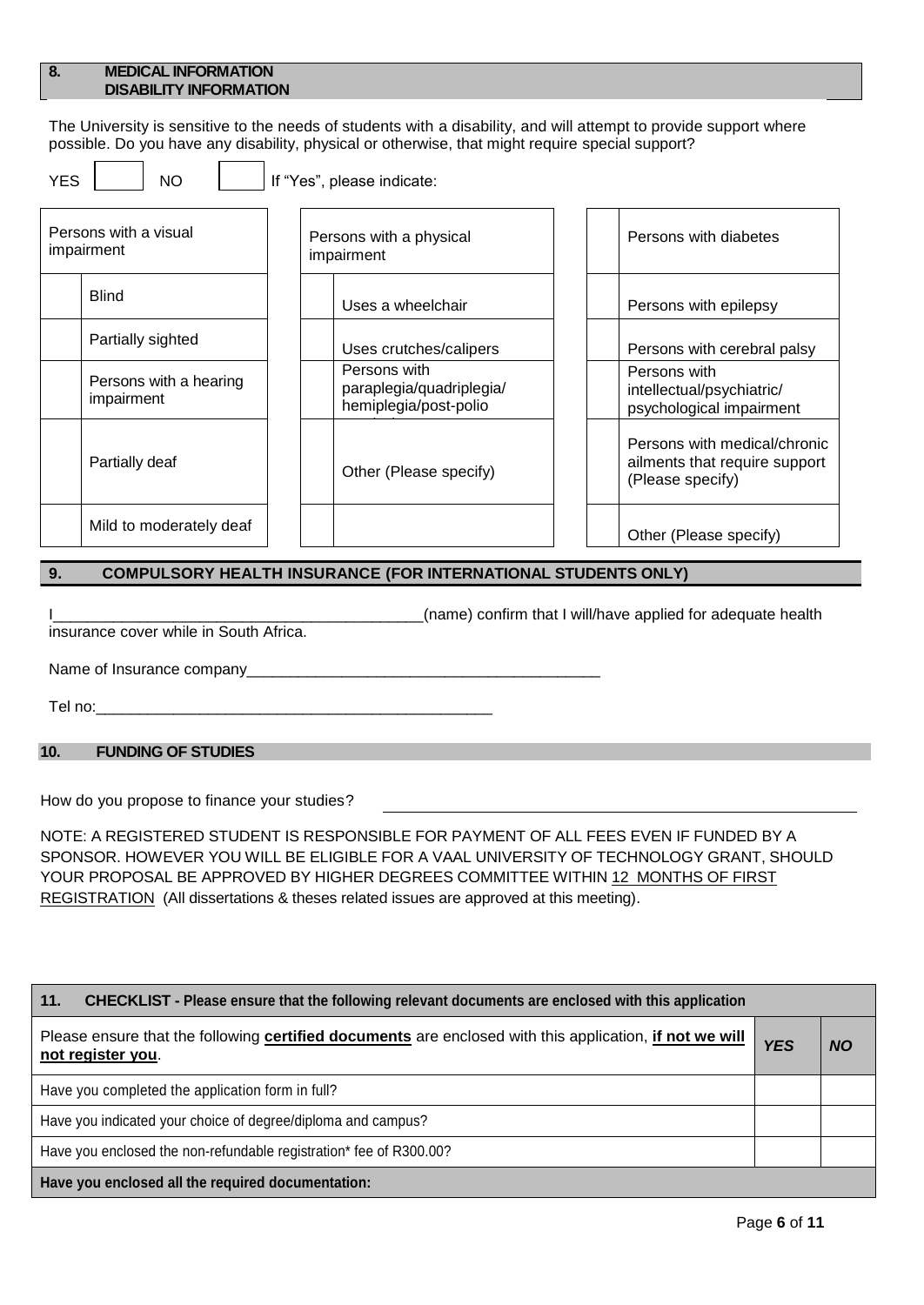| Certified copy of ID document?                                                                                                                                                                  |                                                             |  |
|-------------------------------------------------------------------------------------------------------------------------------------------------------------------------------------------------|-------------------------------------------------------------|--|
| Certified copy of senior certificate?                                                                                                                                                           |                                                             |  |
| Certified copy of academic record (of previous qualifications)?                                                                                                                                 |                                                             |  |
| Certified copy of degree certificates?                                                                                                                                                          |                                                             |  |
| Proof of residence e.g. "Water and electricity account", "Any other account reflecting your address"?                                                                                           |                                                             |  |
| Also to be completed by International Students                                                                                                                                                  | (not applicable to RSA citizens)                            |  |
| Certified copy of passport?                                                                                                                                                                     |                                                             |  |
| Certified copy of degree certificate and SAQA evaluation of your degree results?<br>Centre for the Evaluation of Education Qualifications<br>Postnet Suite 248<br>Private Bag X06<br>Waterkloof | http://www.saqa.org.za/<br>Tel 086 010 3188<br>012 431-5000 |  |
| Certified copy of translation of your results?                                                                                                                                                  |                                                             |  |
| Study permit or temporary study permit?                                                                                                                                                         |                                                             |  |
| English proficiency proof?                                                                                                                                                                      |                                                             |  |
| Proof of medical insurance?                                                                                                                                                                     |                                                             |  |

Registration fee is payable as soon as **we** notify you that your application was successful.

Deposits can be made to any ABSA Branch:

Account no: 0530 861 945

Branch code: 632005

The name and student number must be clearly indicated on the slip as the "reference".

A copy of the deposit slip should be forwarded to fax number (016) 950 9106.

#### **12. DECLARATION AND UNDERSTANDING**

- 1. I the student undertake
	- 1.1 To comply with the procedures, rules and regulations of the Vaal University of Technology.
	- 1.2 To inform the Higher Degrees Unit immediately, in writing, if I change my address or if I intend cancelling my provisional acceptance.
	- 1.3 To acquaint myself with all the rules and general regulations that relate to the degree for which I am applying.
	- 1.4 To make alternate arrangement for accommodation should the University accept me for the degree and cannot offer me accommodation.
- 2. I/We hereby accept liability for the payment of all tuition fees or other fees which may be charged by the University as a result of my/his/her studies at the University.
	- 2.1 I also recognised that class; residence and other fees are revised annually by the University and increased accordingly.
	- 2.2 I agree that in the event that the university instructs Attorneys to take any steps against myself for the recovery of any amounts due to the University by myself, that I shall pay all costs as between Attorney and client, inclusive of collection commission.
- 3. I am aware that my enrolment is valid only if it complies with the regulations of the degree concerned, notwithstanding the acceptance of this application by the University.
- 4. I/We accept the responsibility of submitting all documents required by the University before the stipulated due dates. 5. I declare that
	- 5.1 I make this application and give the declarations and understandings with the knowledge and consent of my parent/guardian/employer.
	- 5.2 I warrant that the information contained herein is true and correct and the University shall be entitled to declare the contract void and cancel my registration if I have made any misrepresentation or omission on this application. 5.3 International Students:-
		- 5.3.1 I am aware that I am responsible to renew my study permit 3 months prior to the expiry date.
		- 5.3.2 Refugees: I am aware that I am responsible to renew my study permit 1 month prior to its expiry date.
		- 5.3.3 I am aware that I am responsible for obtaining and payment of my SAQA evaluation.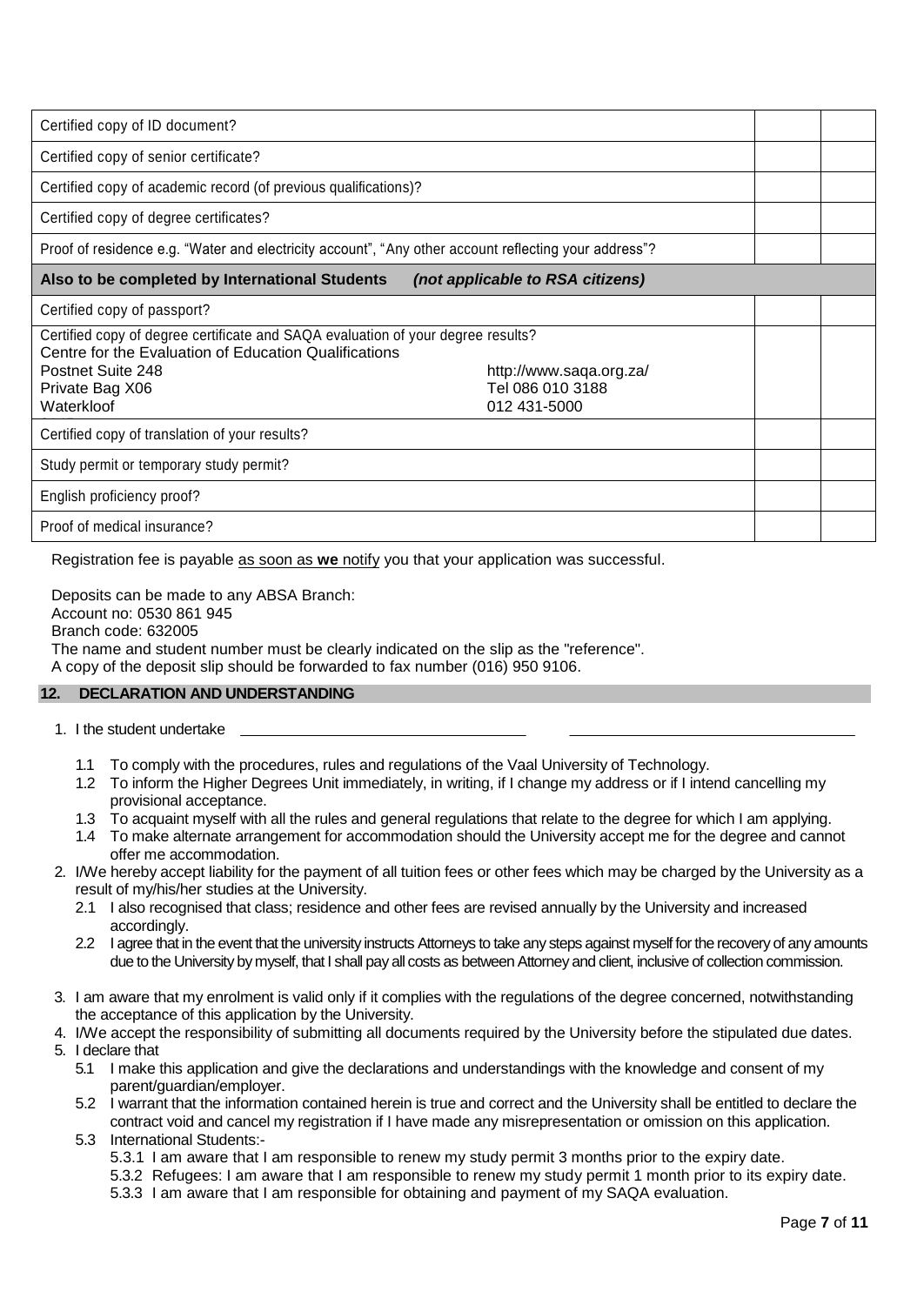5.4 I/We hereby absolve the Vaal University of Technology, its staff, employees, representatives and/or agents from any claims which I/the student may acquire as a result of any injuries which I/the student may receive and/or damages which I/the student may suffer as a result of any happening, incident, accident, injury, illness or death, however it may have resulted, or as a result of my/his/her participation in any sport/excursion/visit or transport which may take place during my/his/her studies at the University



| Date |  |
|------|--|

Please forward your application with certified attachments to:

|         | HIGHER DEGREES OFFICE $-$ D016 or D013-1  |                  |
|---------|-------------------------------------------|------------------|
| Fax:    | $(016)$ 950 9779                          | Private Bag X021 |
| Tel:    | (016) 950 9536 or 6798                    | Vanderbijlpark   |
| E-mail: | beatricet@vut.ac.za/nomathembak@vut.ac.za | 1900             |

#### **ADMISSION REQUIREMENTS**

| Qualifi<br>cation<br>Level | <b>Engineering</b>                                                                                                 | <b>Applied &amp; Computer</b><br><b>Sciences</b>                                                                                                | <b>Management</b><br><b>Sciences</b>                                                                                                                | <b>Humanities</b>                                                                                                                                                                                                                                                                                    |
|----------------------------|--------------------------------------------------------------------------------------------------------------------|-------------------------------------------------------------------------------------------------------------------------------------------------|-----------------------------------------------------------------------------------------------------------------------------------------------------|------------------------------------------------------------------------------------------------------------------------------------------------------------------------------------------------------------------------------------------------------------------------------------------------------|
| <b>MTech</b>               | Relevant BTech<br>or equivalent.<br>Research<br>Methodology<br>course. An<br>average pass<br>percentage of<br>65%. | A relevant BTech or four-year<br>degree approved by SAQA.<br>Research An average pass<br>percentage of 65%.<br>Methodology course<br>completed. | A relevant BTech or four-<br>year degree approved by<br>SAQA.<br>An average pass<br>percentage of 65%.<br>Research Methodology<br>course completed. | A relevant BTech or four year<br>degree approved by SAQA.<br>An average pass percentage<br>of $65%$ .<br>Research Methodology<br>course.                                                                                                                                                             |
| <b>DTech</b>               | <b>Relevant MTech</b><br>or equivalent.                                                                            | Relevant MTech degree or<br>equivalent approved by SAQA.<br>Research Methodology course.<br>Proof of previous research<br>experience.           | Relevant MTech degree or<br>equivalent approved by<br>SAQA.<br>Research Methodology<br>course.<br>Proof of previous research<br>experience.         | Relevant MTech degree or<br>equivalent approved by<br>SAQA.<br>Research Methodology<br>course.<br>Proof of previous research<br>experience.<br>CV submitted to the Head of<br>Department regarding<br>academic history (certified<br>copies), research experience,<br>presentations and aspirations. |

#### **Vaal University of Technology Higher Degrees Award**

In order to stimulate and encourage further research the Vaal University of Technology offer the following award to assist you with your studies.

#### **M Degree Package:**

#### **D Degree Package:**

The package is divided as follows: R20 000 Research Award + 3 Years course fee

 The package is divided as follows: R30 000 Research Award + 4 years course fees

The above grant will only be payable as soon as your research proposal is approved at the Higher Degrees Committee within 12 month after first registration. Failing to submit within this time period, you will not be considered for the above award. More information and an application for this grant is obtainable from our Website: [www.vut-research.ac.za](http://www.vut-research.ac.za/) -Research and Higher Degrees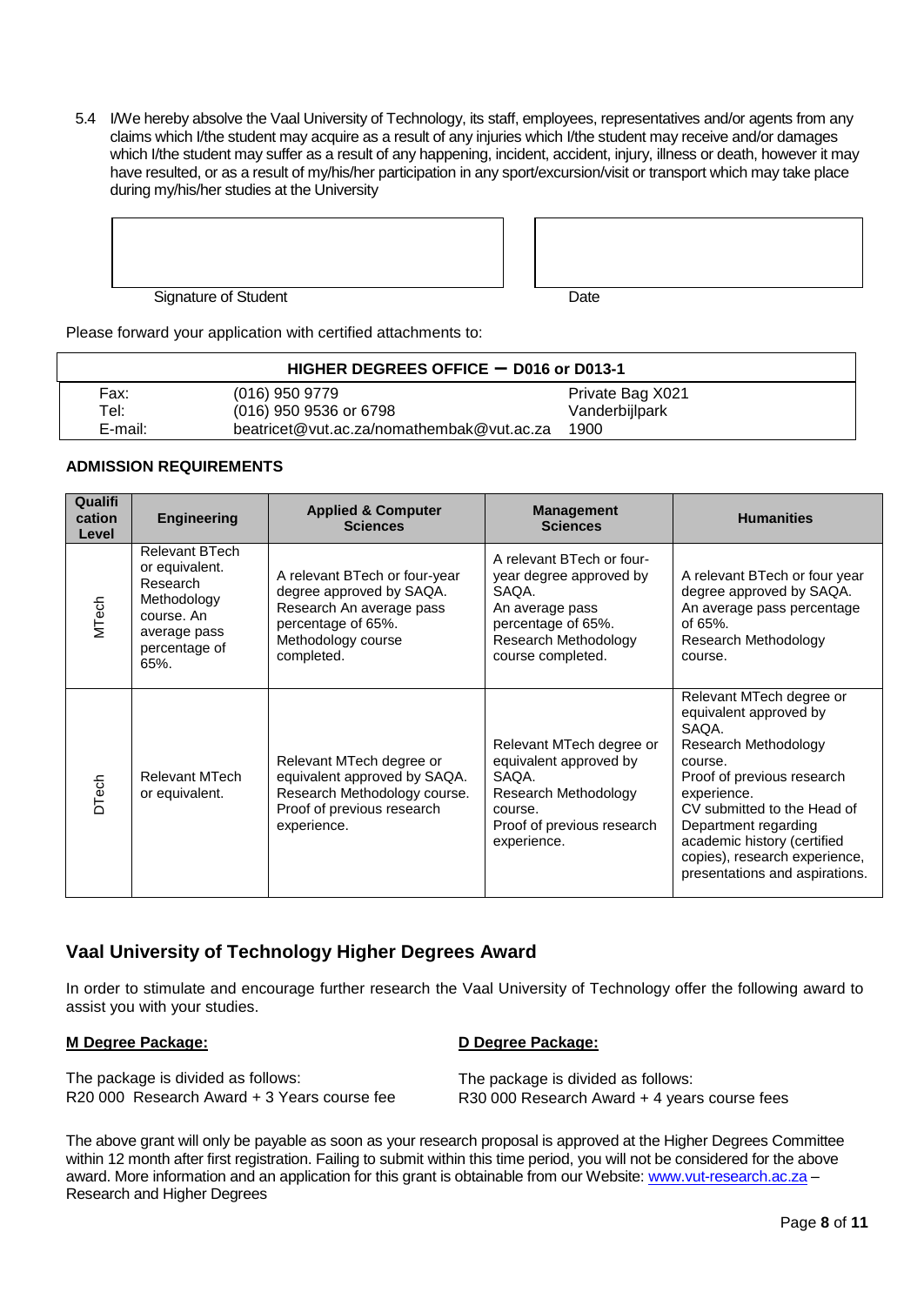#### **FACULTY ACCEPTANCE OF ADMISSION**

We do not <u>accept any applications if this form has not been completed fully</u>, this information is required for registration and reporting.

| <b>Student Name</b> |  |
|---------------------|--|
| Student number      |  |
| Faculty             |  |
| Department          |  |
| Department<br>Head  |  |
| Course Code         |  |
| Subject Code        |  |

| Name of Supervisor /              | Department           |  |
|-----------------------------------|----------------------|--|
| Tel no of Supervisor              | <b>Email Address</b> |  |
| <b>Signature of</b><br>Supervisor | <b>DATE</b>          |  |

#### In some instances:

| Name of Co-<br>Supervisor/    | Department           |  |
|-------------------------------|----------------------|--|
| Tel no of Co-<br>Supervisor   | <b>Email Address</b> |  |
| Signature of<br>Co-Supervisor | <b>DATE</b>          |  |

| Rejected             | Reason for Rejection                                                  |
|----------------------|-----------------------------------------------------------------------|
| Date                 |                                                                       |
|                      |                                                                       |
|                      |                                                                       |
| Signature            |                                                                       |
|                      |                                                                       |
|                      |                                                                       |
|                      |                                                                       |
| $\sim$ $\sim$ $\sim$ | $\sim$<br>$\sim$ $\sim$<br><b>Contract Contract Contract Contract</b> |

| Rejection   | Date: | Signature: |
|-------------|-------|------------|
| approved by |       |            |
| Dean        |       |            |
|             |       |            |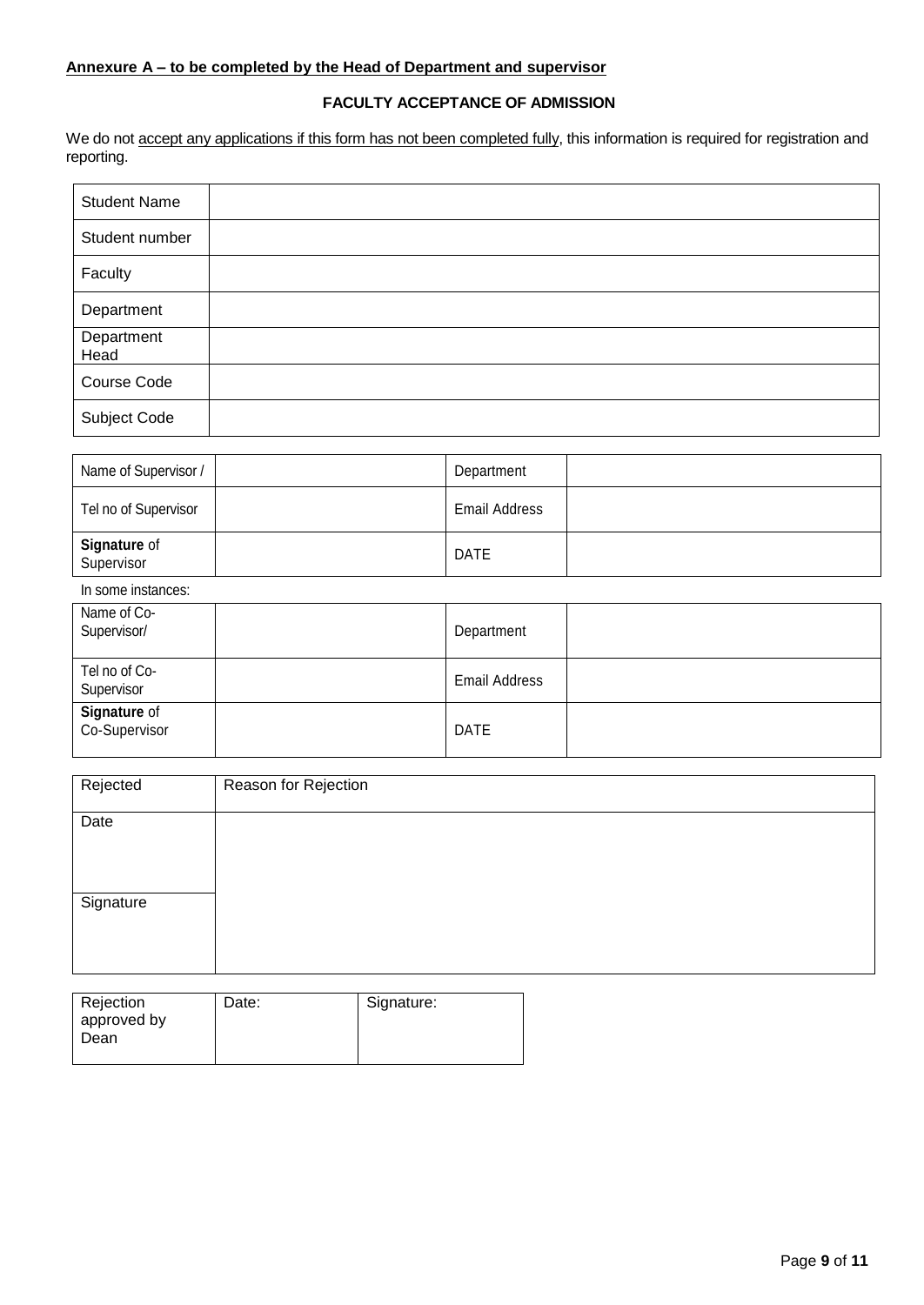#### Approval by Head of Department

#### ADMISSIONS UNDER SPECIAL CONDITIONS

NOTE: Where a candidate holds an appropriate equivalent degree from another University Faculty, admission under special conditions will be a technicality and a statement to this effect is all that is required here. A **detailed motivation** MUST accompany this form for all special condition cases which are not of a routine 'technical' nature. Please attach full CV in area of specialisation and supporting documentation.

#### **I, the Head of Department have confirmed**

- 1. Candidate completed Research Methodology
- 2. The viability, nature and extent of the project
- 3. The suitability of the candidate
- 4. The availability and suitability of supervision
- 5. The nature and extent of the necessary resources and I recommend that the candidate be accepted for the degree.
- 6. That this degree follows the same discipline as the BTech completed, student is not allowed to jump to another discipline.

I confirm that I have considered the 6 points above and that I do accept the student into the degree.

Print Name Signature Date